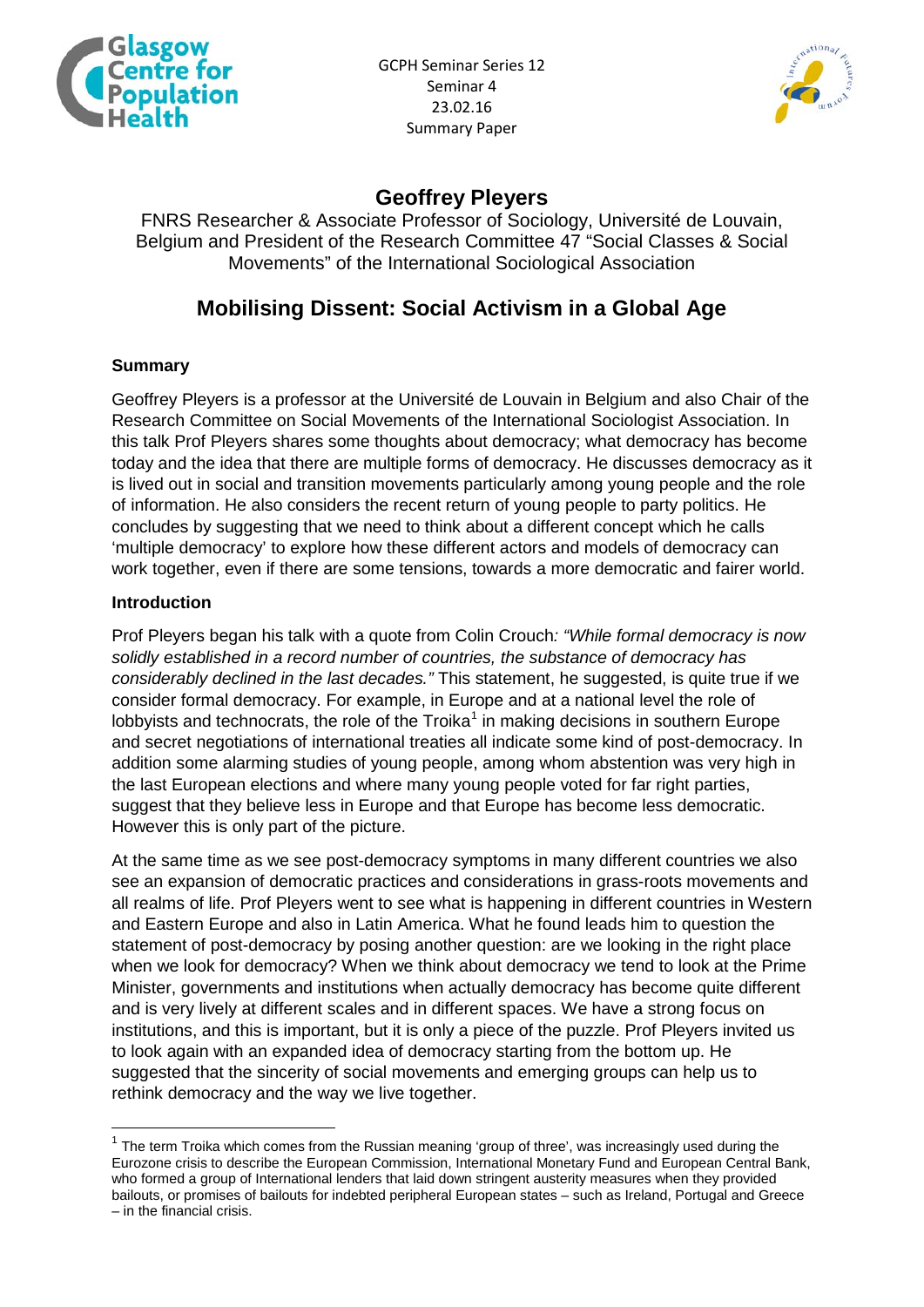

GCPH Seminar Series 12 Seminar 4 23.02.16 Summary Paper



A number of political scientists have suggested that today our societies are democratic not so much because of elected parliaments but because of the people who monitor elected representatives: journalists, NGOs and others who check if leaders are corrupt and who denounce misbehaviour. This is the idea of 'monitory democracy' and the role of civil society. This is important and should be included in the panoramic view of democracy. However, we can also go one step beyond this to think about democracy beyond the relations between citizens and formal, institutional democracy.

Democracy is also about the way we behave with each other. It is about the way we connect with each other. It is about the way we consider each other as equals, and so democracy is not limited to the public sphere, it is also in the private sphere. Prof Pleyers' argument is that we have to open the box of democracy to think in different ways and in different realms of life, but then after that, to see how these different forms of democracy may fit together and have to work together. This is the proposal of 'multiple democracy' and this talk is about how this idea was developed.

So small movements may help us think about democracy today. We have to focus on their successes as well as their limitations. All these movements are limited, if not they would have already changed the world. Prof Pleyers has developed a model which describes six kinds of actors and six elements of democracy (see below).

| <b>Actors</b>                                                 | <b>Models of democracy</b>                    |
|---------------------------------------------------------------|-----------------------------------------------|
| <b>Occupy</b>                                                 | <b>Direct democracy</b><br>Deliberative demo. |
| <b>Transition</b><br>movements                                | Responsible demo.                             |
| <b>Bloggers,</b><br><b>Netactivists</b><br><b>Journalists</b> | <b>Informational</b><br>democracy             |
| <b>Expert activists</b>                                       | Argumentative demo.                           |
| 'Mobilizers'<br><b>SM Organizers</b>                          | <b>Protest democracy</b>                      |

#### **Democracy at the core of social movements**

In the early part of this decade, between 2010 and 2014, the emerging social movements had a strong will to renew both democracy and activism. They all pointed to the limits of formal democracy. One area they highlighted is the collusion between economic, media and political elites. In Iceland for example people realised that there were many family ties between the government and the banking sector. Similarly the Occupy movements have highlighted that 1% of the richest people owns more wealth than all the rest of the population of the world. There are lots of other examples of collusion across the world and these movements challenged this. However, if you look closely, they did not spend much energy on denouncing the lack of democracy, they put most of their energy into implementing democracy on the city squares and in local neighbourhoods.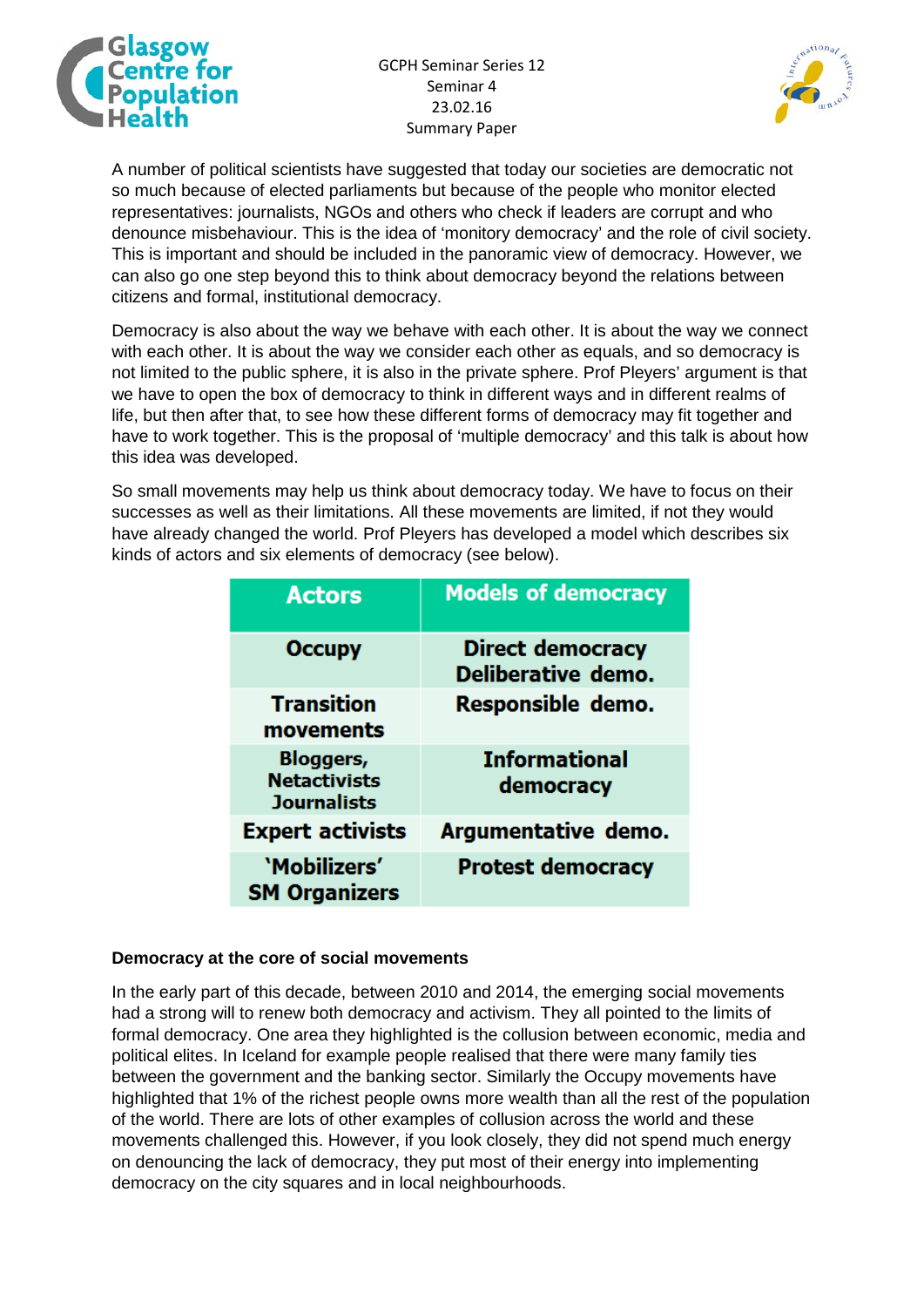

GCPH Seminar Series 12 Seminar 4 23.02.16 Summary Paper



So this leads to the idea of democracy not so much as a demand from government but something you want to apply around you. They developed a whole range of practical practices of democracy in the city squares, in the Occupy camps and in the neighbourhoods. People often ask: why has the Occupy movement disappeared? But if you look many of these young people are still very active in housing movements, food movements and local democracy. As one young person put it*: "We learned what we had to learn on the square. What was the point to remain there all the time? It is about changing society from below."* So what is important is to implement democracy. It is a personal commitment to implement your own values in your practices. This is the starting point and the aim and objective of the movements.

This thinking is not new at all but what the camps do is to build spaces of experience, sufficiently autonomous and distanced from capitalist society which permit actors to do three things: to live according to their own principles; to knit different social relations; and to express their subjectivity. The camps are sporadic, they don't stay forever, but research has shown that they have a huge and long-lasting impact on people's lives. This is especially because in these movements democracy is seen as a way of life, as not only a demand, but as a practice and also as a personal commitment.

These kinds of movements, most of the time, see social change starting at a local level and very often they reduce democracy to a local level. Can we really change the world just with a small neighbourhood assembly? We can have an impact but direct democracy at this very local level is also limited. How do you go from local change to world transformation? It is seeing this small scale, local democracy as part of the solution that makes it much more interesting.

## **Responsible democracy**

The second part of the model is 'responsible democracy'. This is seen in movements such as transition towns, alternative food networks, city gardening and many others which are partly concerned with ecology but also with democracy. These people insist on the consistency between your values and your practices. It is not only about implementing your concept of democracy in collective decision-making processes but also about implementing it in your daily life and in all realms of life: *"I have done it (got involved in the transition movement) because I don't want any more to take part in that, I don't want to tell myself that somewhere people are suffering from my choices as a consumer."*

The centrality of this ethical relationship with self, democracy as a personal commitment and personal responsibility brings us close to the thinking of Jacques Rancière who said: *"Democracy is an emancipation project that lies in people practices oriented towards the presupposition of the equality of anyone with anyone."* There is a self-questioning that leads us to a broader reflection about democracy beyond the state. The idea that the state has taken a monopoly over democracy may be a misconception or even a trap. Just voting and then thinking everything is OK is not enough – you have to implement democracy every day and work at it. Many countries are not democratic at all even if they have relatively fair elections.

#### **Informational democracy**

A third component of democracy is 'informational democracy'. The Internet has changed a lot of things. It opens access to information but also brings new challenges. How can we bring relevant information to citizens and how can they find relevant information? There was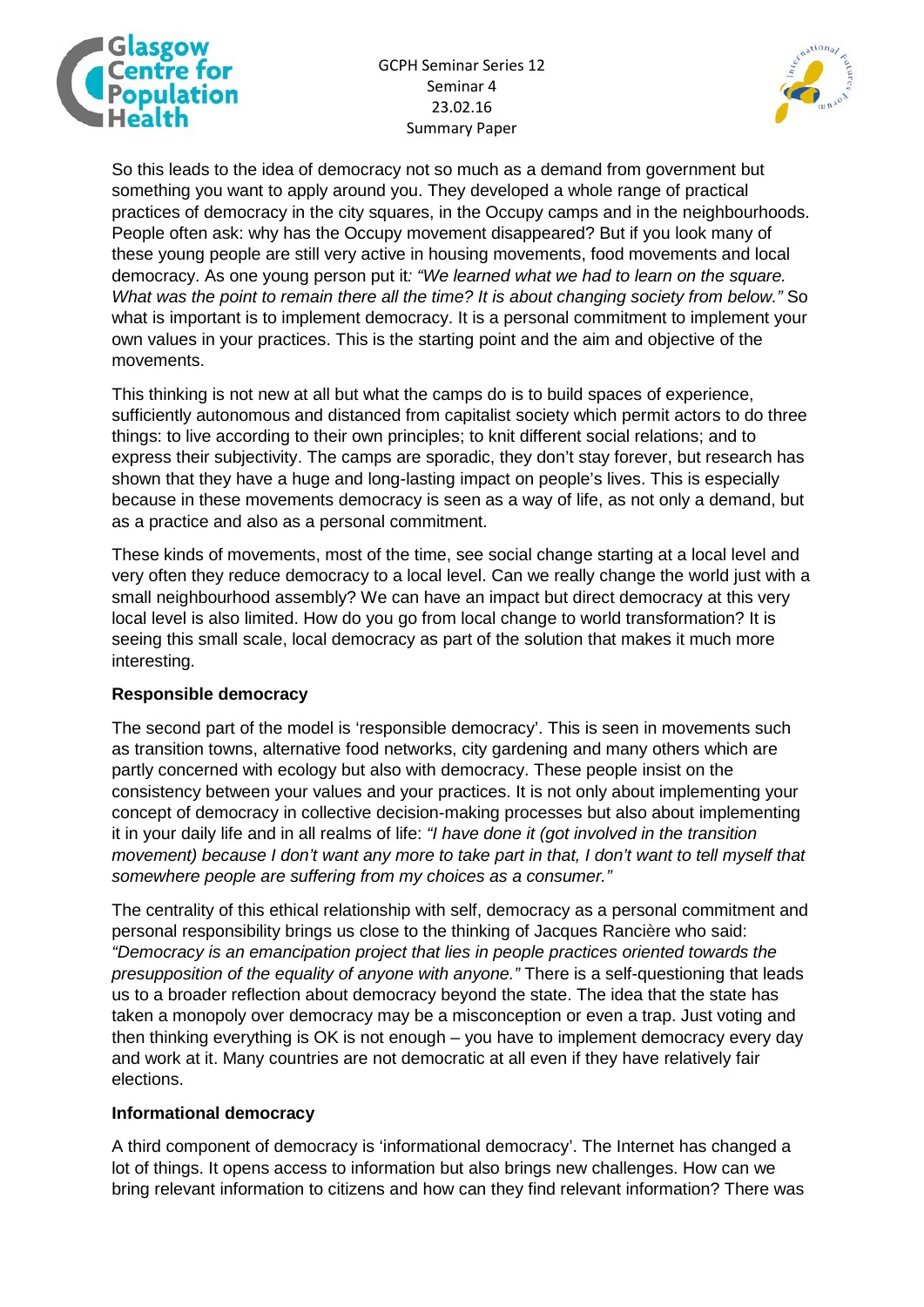



so much hope in the Internet as opening an information society with everyone having access. But there is still the mass media who manufacture information and there is collusion between political, economic and media elite. Berlusconi being an extreme case.

In thinking about becoming a better informed society we have to go beyond the online/offline divide. The Internet and social media are part of this but social media has not replaced mass media. Most people still get most of their information through mass media. Even when social media has been important, for example in the Egyptian revolution, people actually took to the streets when the small YouTube videos were broadcast by Al Jazeera. So the real change is the articulation between the different forms of media. Sometimes these work together synergistically but often there are confrontations. For example if you look at some of the demonstrations in Mexico and Brazil people didn't march to the presidential palace but to the headquarters of the mainstream media. So today we have probably become less naïve about the possibility of the Internet and the information society.

Another point is that the Internet, although it does allow direct encounter with everyone, does not only promote an open and tolerant culture and spread democratic values. It also allows the spread of hate and racism and the values of the far right and fundamentalism. The Internet is also not a space that is free from states and politicians. Politicians care about their online image and also work to give others a bad image online. There is also repression and control associated with writing online in many countries. So the key point is when we talk about democracy the more insightful way to look at information is to focus on the interplay between online and offline rather than the divide.

#### **Argumentative democracy**

The fourth kind of democracy is 'argumentative democracy'. Here the idea is that in a democracy, in the end, the best argument will prevail. If you have a really good argument which is clearly much better for the common good, even if it is just made by a minority of people, it will win through. There are many NGOs and expert networks who try to build counter expertise to show how alternative policies are rational. They do have a real impact on some specific measures at the national and European level. But is it that easy? Is it true that the best arguments change the world? The 2008/9 financial crash shows that this is not the case. The best arguments did not prevail because it is not about arguments it is about meaning and power relations. However large it is the crisis itself will not generate social change. Social change depends on the capacity of social movements to bring out the questions posed by the historic situation and to advance alternative political visions and economic rationality.

## **Protest democracy**

The fifth kind of democracy is the most obvious one; the mobilisers. These are people who believe that if you want to have an impact you have to put people on the street. These people are experts in building social movements and in organising and connecting movements. In the end they hope that the government will change its mind and implement good policies. They trust that the government will in the end make the right decision. But they never really trust government, even progressive governments. They think government will only do the right thing if there are sufficient people demonstrating to push them towards the good policies.